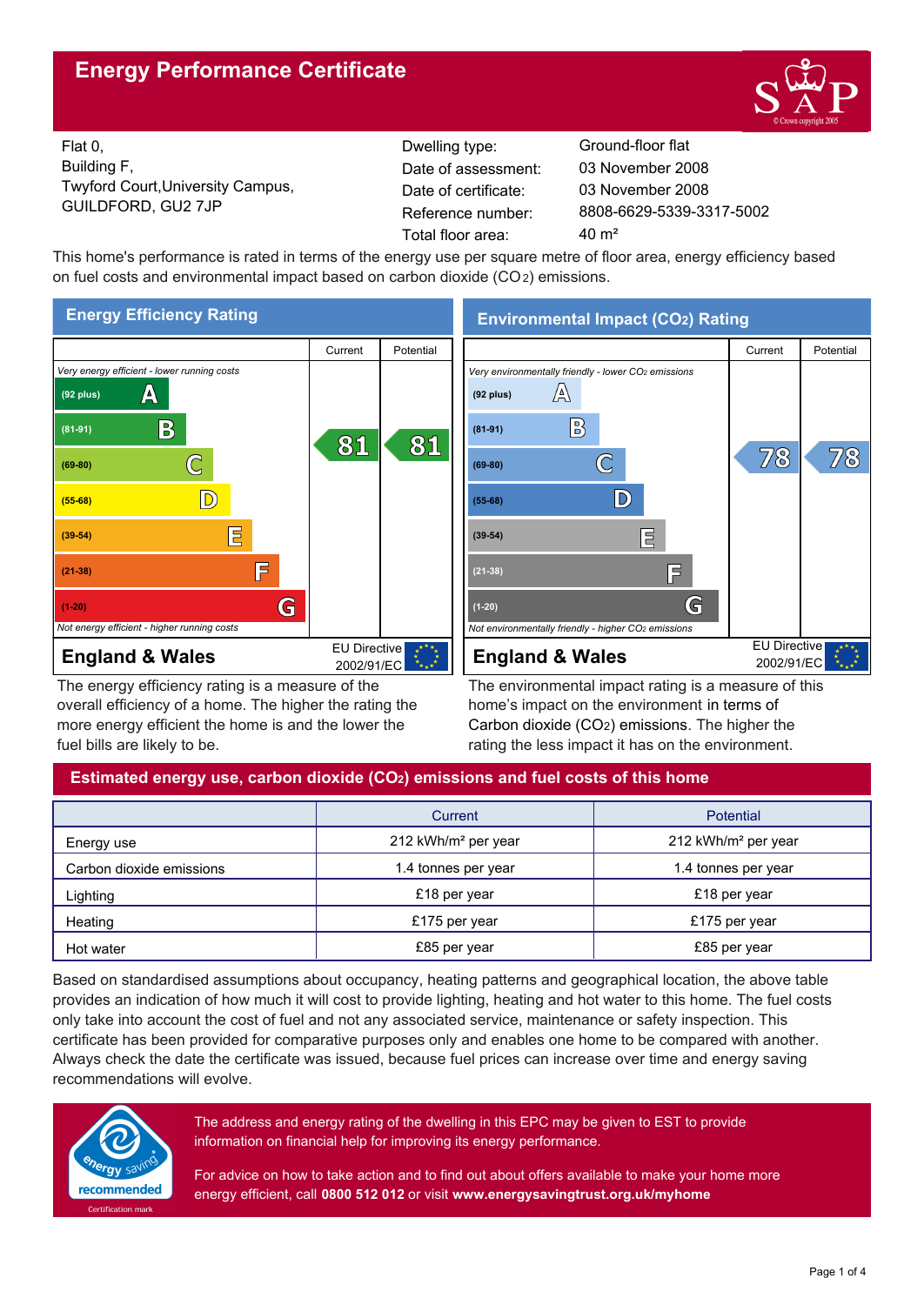### **About this document**

The Energy Performance Certificate for this dwelling was produced following an energy assessment undertaken by a qualified assessor, accredited by Elmhurst Energy Systems, to a scheme authorised by the Government. This certificate was produced using the RdSAP 2005 assessment methodology and has been produced under the Energy Performance of Buildings (Certificates and Inspections) (England and Wales) Regulations 2007 as amended. A copy of the certificate has been lodged on a national register.

| Assessor's accreditation number: | EES/002004                                     |
|----------------------------------|------------------------------------------------|
| Assessor's name:                 | Gary John Ryan                                 |
| Company name/trading name:       | <b>Energy Assess UK Limited</b>                |
| Address:                         | 5 Bryanstone Close, Guildford, Surrey, GU2 9UJ |
| Phone number:                    | 07894 801 963                                  |
| Fax number:                      | 01483 829557                                   |
| E-mail address:                  | gary@energyassessuk.com                        |
| Related party disclosure:        |                                                |

### **If you have a complaint or wish to confirm that the certificate is genuine**

Details of the assessor and the relevant accreditation scheme are as above. You can get contact details of the accreditation scheme from their website at www.elmhurstenergy.co.uk together with details of their procedures for confirming authenticity of a certificate and for making a complaint.

### **About the building's performance ratings**

The ratings on the certificate provide a measure of the building's overall energy efficiency and its environmental impact, calculated in accordance with a national methodology that takes into account factors such as insulation, heating and hot water systems, ventilation and fuels used. The average Energy Efficiency Rating for a dwelling in England and Wales is band E (rating 46).

Not all buildings are used in the same way, so energy ratings use 'standard occupancy' assumptions which may be different from the specific way you use your home. Different methods of calculation are used for homes and for other buildings. Details can be found at www.communities.gov.uk/epbd.

Buildings that are more energy efficient use less energy, save money and help protect the environment. A building with a rating of 100 would cost almost nothing to heat and light and would cause almost no carbon emissions. The potential ratings on the certificate describe how close this building could get to 100 if all the cost effective recommended improvements were implemented.

### **About the impact of buildings on the environment**

One of the biggest contributors to global warming is carbon dioxide. The way we use energy in buildings causes emissions of carbon. The energy we use for heating, lighting and power in homes produces over a quarter of the UK's carbon dioxide emissions and other buildings produce a further one-sixth.

The average household causes about 6 tonnes of carbon dioxide every year. Adopting the recommendations in this report can reduce emissions and protect the environment. You could reduce emissions even more by switching to renewable energy sources. In addition there are many simple everyday measures that will save money, improve comfort and reduce the impact on the environment. Some examples are given at the end of this report.

#### **Visit the Government's website at www.communities.gov.uk/epbd to:**

- Find how to confirm the authenticity of an energy performance certificate
- Find how to make a complaint about a certificate or the assessor who produced it •
- Learn more about the national register where this certificate has been lodged •
- Learn more about energy efficiency and reducing energy consumption •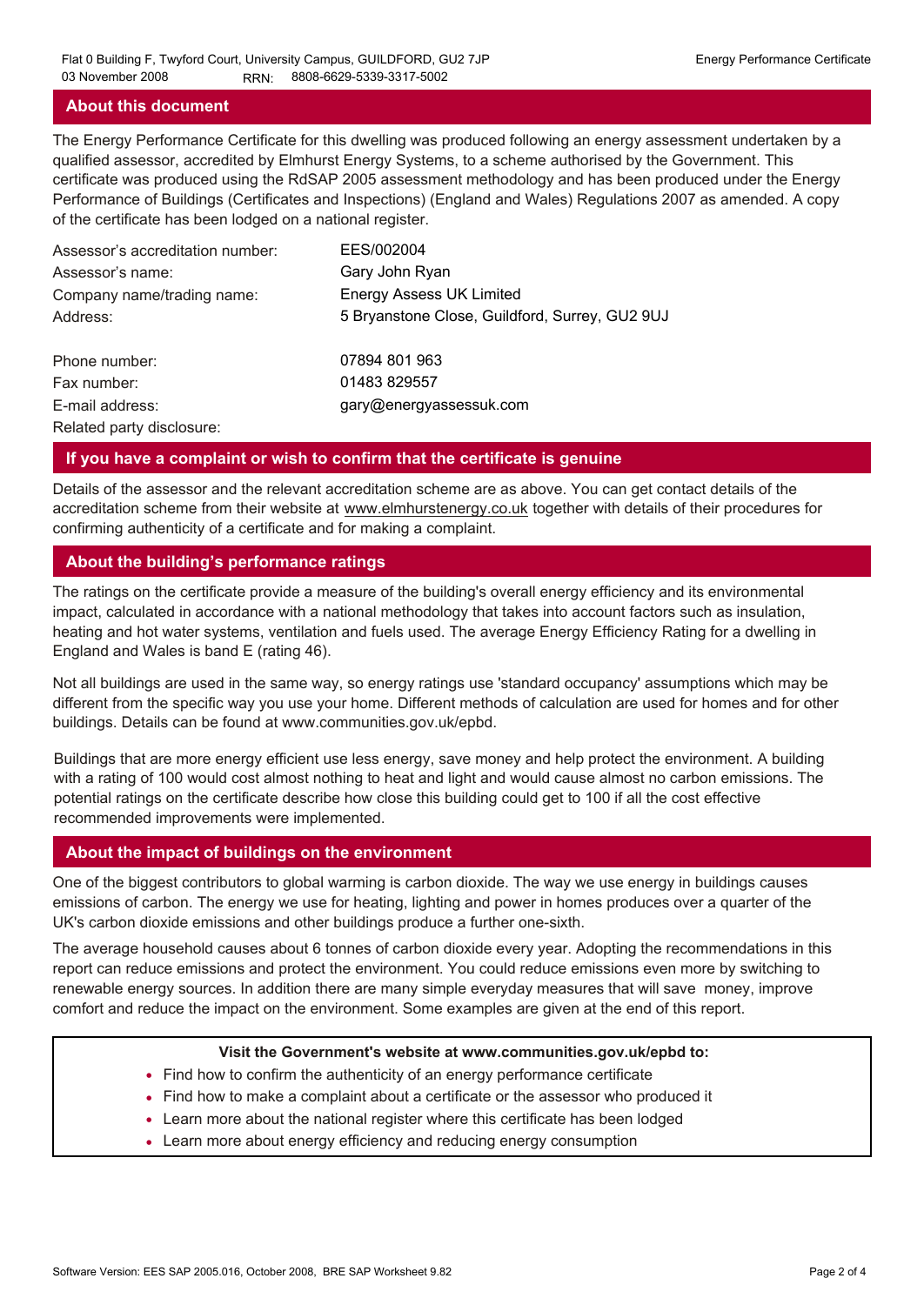# Recommended measures to improve this home's energy performance

Flat 0, Building F, Twyford Court,University Campus, GUILDFORD, GU2 7JP

Date of certificate:

Reference number: 8808-6629-5339-3317-5002 03 November 2008

### **Summary of this home's energy performance related features**

The following is an assessment of the key individual elements that have an impact on this home's performance rating. Each element is assessed against the following scale: Very poor / Poor / Average / Good / Very good.

|                                           |                                                                    | Current performance      |                 |
|-------------------------------------------|--------------------------------------------------------------------|--------------------------|-----------------|
| Elements                                  | Description                                                        | <b>Energy Efficiency</b> | Environmental   |
| Walls                                     | Cavity wall, as built, insulated (assumed)                         | Good                     | Good            |
| Roof                                      | (another dwelling above)                                           |                          |                 |
| Floor                                     | Solid, no insulation (assumed)                                     |                          |                 |
| Windows                                   | Fully double glazed                                                | Average                  | Average         |
| Main heating                              | Community scheme                                                   | Good                     | Good            |
| Main heating controls                     | Flat rate charging, no thermostatic control of room<br>temperature | Very poor                | Very poor       |
| Secondary heating                         | None                                                               |                          |                 |
| Hot water                                 | From main system                                                   | Very good                | Very good       |
| Lighting                                  | Low energy lighting in all fixed outlets                           | Very good                | Very good       |
| Current energy efficiency rating          |                                                                    | <b>B</b> 81              |                 |
| Current environmental impact (CO2) rating |                                                                    |                          | C <sub>78</sub> |

### **Low and zero carbon energy sources**

None

### **Recommendations**

None

### **Further measures to achieve even higher standards**

None